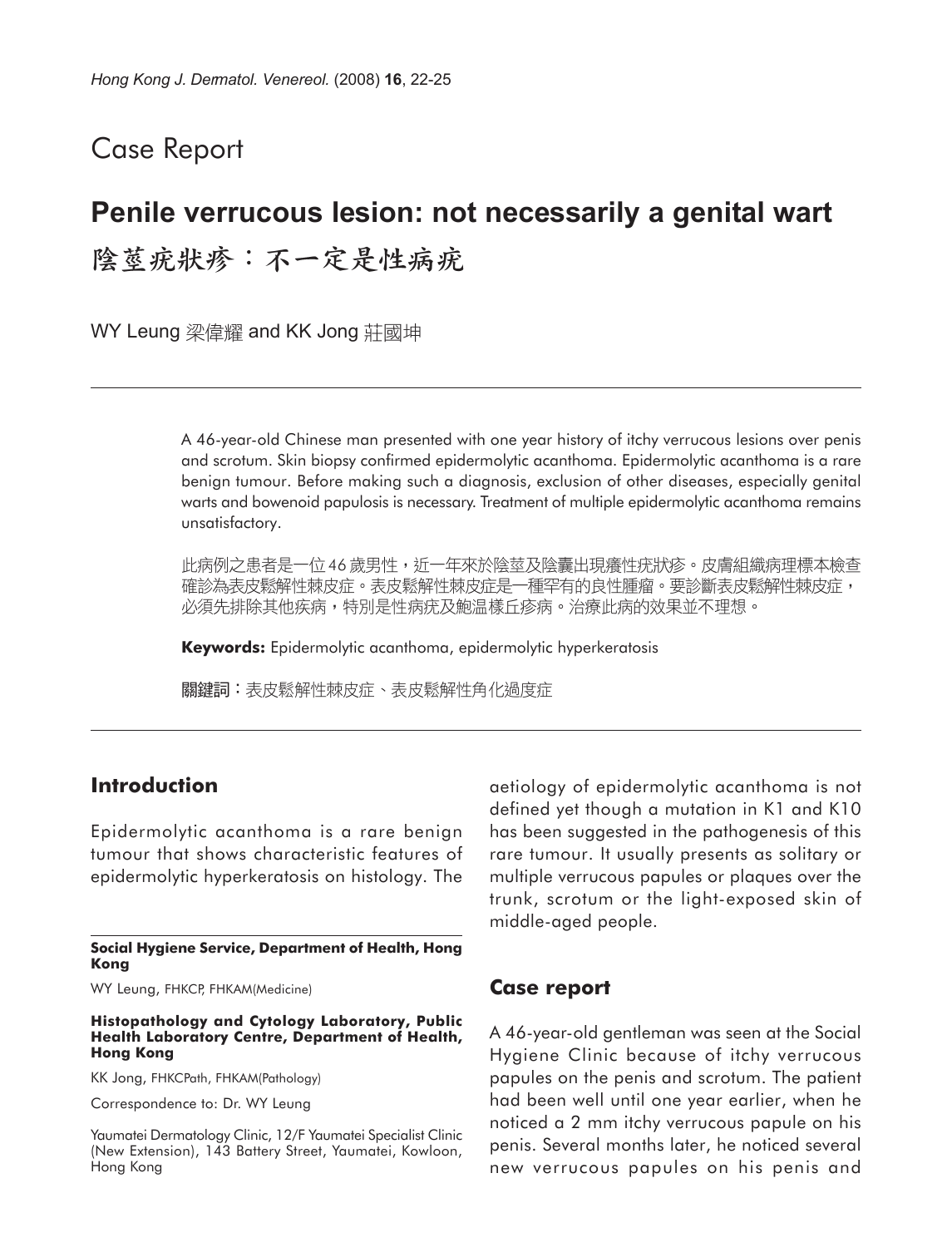scrotum. He recalled venereal exposure involving a female sex worker one year before his first visit to the clinic. The lesions grew from between 2 and 4 mm in diameter to nearly 10 mm in about one year.

The patient had no fever. There was no history of ichthyosiform processes, genital warts or recent travel. No other relevant personal or family history was noted.

On examination, several verrucous papules were found on the penis (Figures 1 and 2). No other cutaneous abnormalities were noted on examination.

Laboratory investigations revealed that renal and liver function tests were normal and syphilis and HIV serology were negative.

The differential diagnoses were genital warts, bowenoid papulosis, penile malignant growth, epidermolytic acanthoma and lichen planus.

This gentleman underwent skin biopsy and the histopathology demonstrated an acanthotic epidermis, with reticular degeneration and occasional eosinophilic keratin inclusion in the upper epidermis (Figures 3 and 4). These features represent epidermolytic hyperkeratosis and are consistent with the diagnosis of epidermolytic acanthoma.

The diagnosis of epidermolytic acanthomas of the penis was made based on the histopathological findings. The primary lesion was excised and we offered treatment of the other lesions by cryotherapy, but the patient was then lost to follow-up.

## **Discussion**

Epidermolytic acanthoma is a rare benign cutaneous tumour. Although usually solitary, a clinical variant known as disseminated epidermolytic acanthoma has been documented.

The isolated form of epidermolytic acanthoma was first described by Shapiro and Baraf<sup>1</sup> in 1970 as a distinctive clinical entity showing epidermolytic hyperkeratosis histologically in the



**Figure 1.** A 2 mm verrucous papule was found on the penis.



**Figure 2.** Another 1 mm verrucous papule on the penis.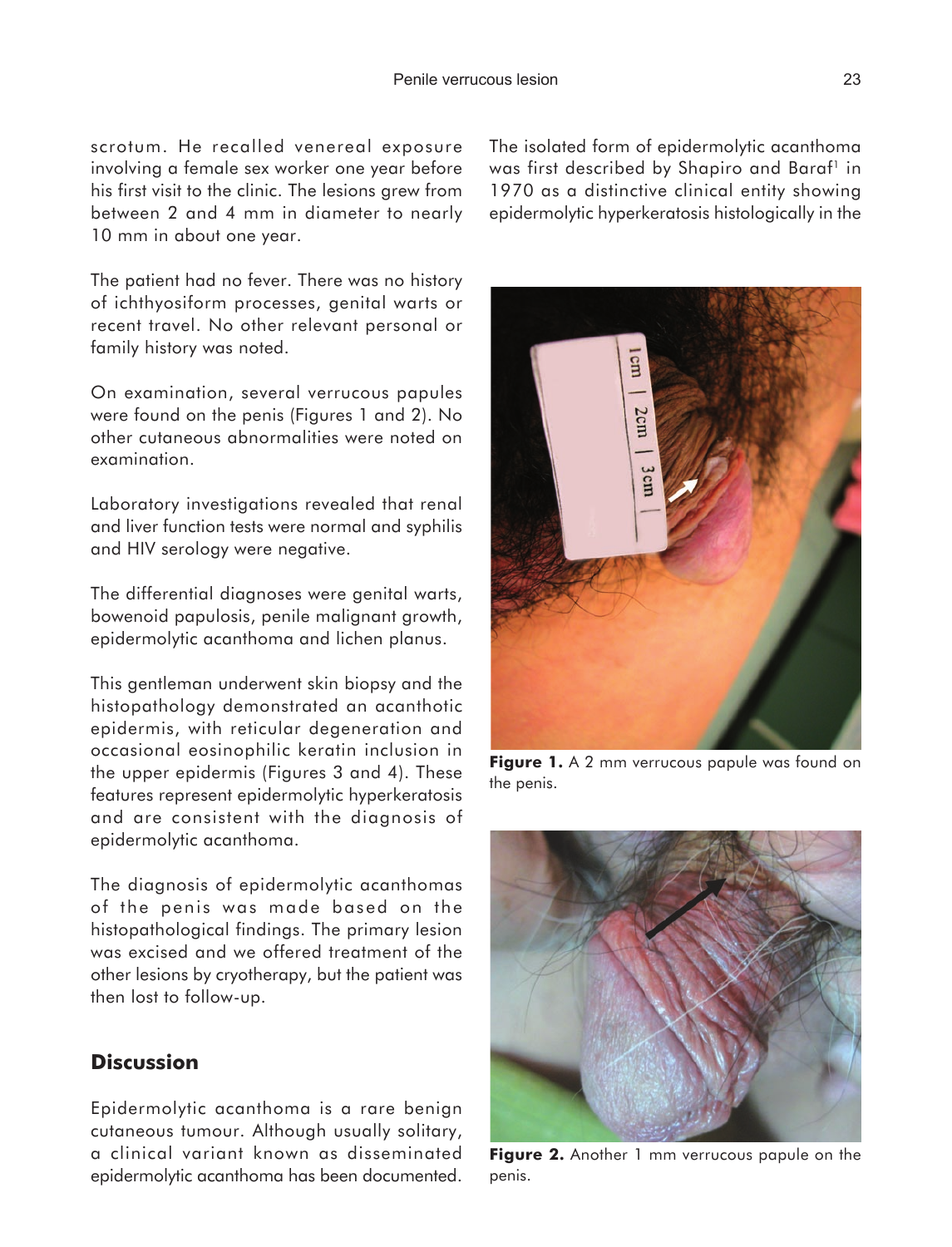

**Figure 3.** The epidermis shows a defined area of compact orthokeratosis and acanthosis. (H&E, Original magnification x 5)



**Figure 4.** High power view shows vacuolar change of keratinocytes in the upper epidermis. (H&E, Original magnification x 20)

acquired solitary lesion. In 1973, the term disseminated epidermolytic acanthoma was described by Hirone and Fukushiro in a patient who had multiple lesions on the trunk, upper limbs and shoulders.<sup>2</sup>

In the isolated form, the trunk, scrotum, head and neck or the light-exposed skin of middleaged people are the usually affected sites. The scrotum, trunk, scalp and lower extremities are commonly affected in the disseminated form.3 Men were believed to be disproportionately more affected by epidermolytic acanthoma compared to women. However, there was no reported difference in frequency between race and sex. Epidermolytic acanthoma can occur at any age, but it most often occurs in middleaged and older persons. The mean age of onset of disease is 40-60 years, $3$  although the range is broad and disease arising in the elderly and children has been described.

In 1997, Cohen<sup>3</sup> reviewed 37 reported cases and classified epidermolytic acanthomas according to the number of lesions on the affected individual rather than by location. In 'solitary epidermolytic acanthoma', the lesion is "isolated" to a single site whereas in 'multiple epidermolytic acanthoma', the lesions may be either "localised" or "disseminated".

The clinical features of epidermolytic acanthoma are rather non-specific, and can resemble a variety of dermatoses, including seborrhoeic keratosis, viral warts and even Bowen's disease. In cases of disseminated variants which involve other parts of the body, the clinical appearance may sometimes be more confusing.

The cause and the mechanism involved in the pathogenesis of epidermolytic acanthoma are not yet known. Postulations include mechanisms involving immunosuppression, HPV infection, trauma and other genital disorders. The role of altered K1 and K10 genes in the pathogenesis of epidermolytic acanthoma has been revealed.3 Cohen demonstrated that K1 and K10 expression in solitary epidermolytic acanthoma was less than that in normal skin.

It was once believed that there was an association between human papillomavirus (HPV) infection and epidermolytic acanthoma because of the clinical similarity of epidermolytic acanthoma and genital warts. Moreover, the histologic features of epidermolytic acanthoma mimic those of